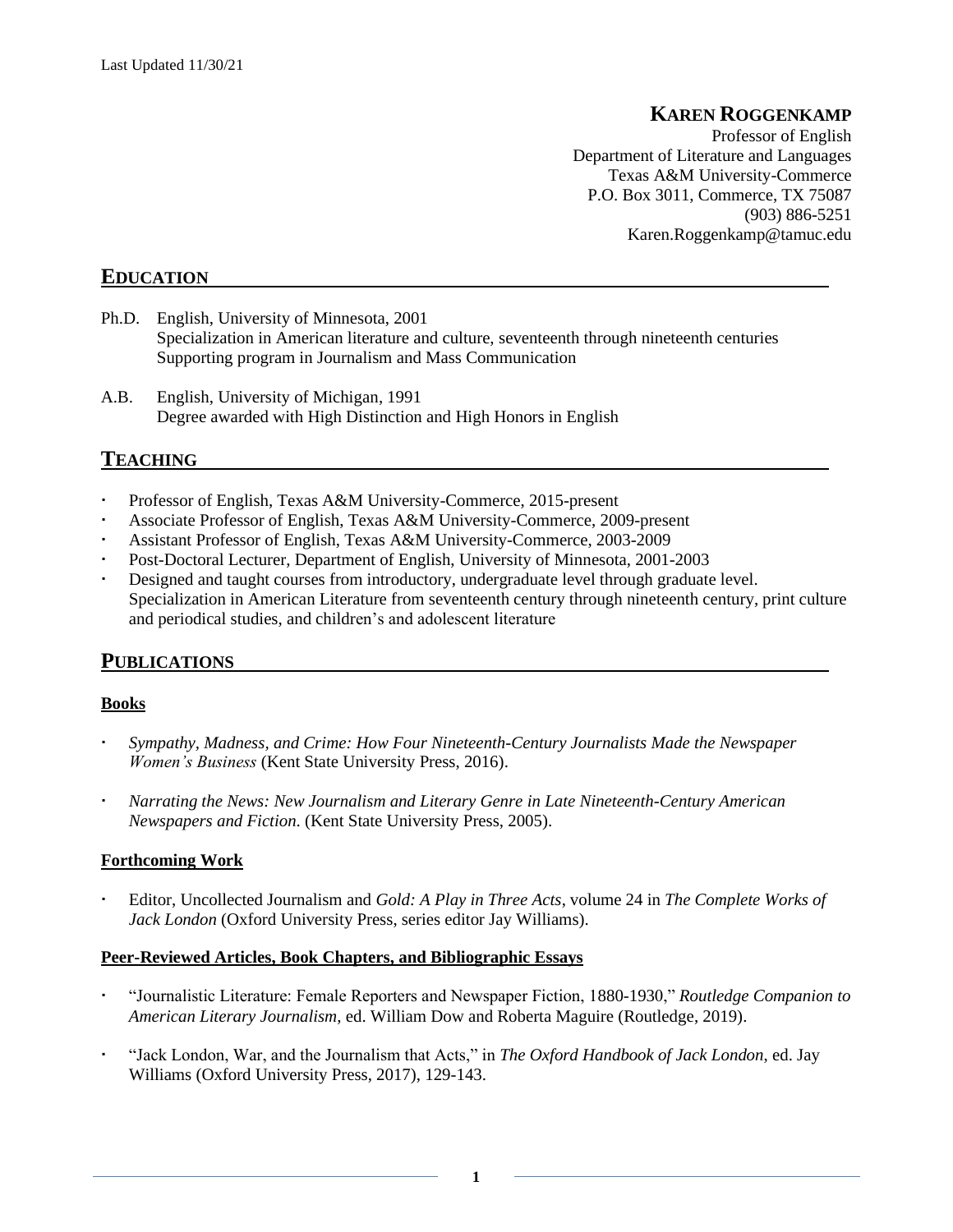- "Lizzie Borden, Spinster on Trial: Journalism, Literature, and the Borden Trial," in *The Centrality of Crime Fiction in American Literary Culture*, ed. Alfred Bendixen and Olivia Carr Edenfield (Routledge, 2017), 31-52.
- "Nathaniel Hawthorne," *American Literary Scholarship*, 2012-2020 (Duke University Press).
- "Elizabeth Jordan, 'True Stories of the News,' and Newspaper Fiction in Late-Nineteenth-Century American Journalism," in *Literature and Journalism: Inspirations, Intersections, and Inventions from Ben Franklin to Stephen Colbert*, ed. Mark Canada (Palgrave Macmillan, 2013), 119-141.
- "Reasonable Conversions: Susanna Rowson's *Mentoria* and Conversion Narratives for Young Readers," *Studies in American Fiction* 38 (2011): 185-203.
- "Richard Wright's *Twelve Million Black Voices*: Refiguring the American Jeremiad," *Langston Hughes Review* 24-25 (2010-2011): 138-149.
- "Seeing Inside the Mountains: Cynthia Rylant's Appalachian Literature and the 'Hillbilly' Stereotype," *Lion and the Unicorn* 32 (2008): 191-214.
- "Campaigning for the Literary Marketplace: Nathaniel Hawthorne, David Bartlett, and the Life of Franklin Pierce," *American Transcendental Quarterly* 22 (2008): 365-379.
- "Sympathy and Sensation: Elizabeth Jordan, Lizzie Borden, and the Female Reporter in Late Nineteenth-Century Newspaper Fictions and Journalism," *American Literary Realism* 40 (2007): 32-51.
- "The Short-Story Cycle and the Western Gothic in John Steinbeck's *The Pastures of Heaven*," *Steinbeck Review* 4 (2007): 19-31.
- "Dignified Sensationalism: *Cosmopolitan*, Elizabeth Bisland, and Trips around the World," *American Periodicals* 17 (2007): 26-40.
- "The Evangelina Cisneros Romance, Medievalist Fiction, and the Journalism that Acts," *Journal of American Culture* 23.2 (2000): 25-37.
- "To Turn a Fiction into Fact: Nellie Bly, New Journalism, and Trips around the World," *Journal of the American Studies Association of Texas* 31 (2000): 19-46.
- "A Front Seat to Lizzie Borden: Julian Ralph, Literary Journalism, and Criminal Fact," *American Periodicals* 8 (1998): 45-62.

#### **Book Reviews**

- Rev. of *Graphic News: How Sensational Images Transformed Nineteenth-Century Journalism*, by Amanda Frisken, in *Journal of American History*.
- Rev. of *Literature and Criminal Justice in Antebellum America*, by Carl Ostrowski, in *American Periodicals* 28, no. 2 (2019): 108-110.
- Rev. of *Mark Twain and France: The Making of a New American Identity*, by Paula Harrington and Ronald Jenn, in *Literary Journalism Studies* 11, no. 1 (2019): 132-134.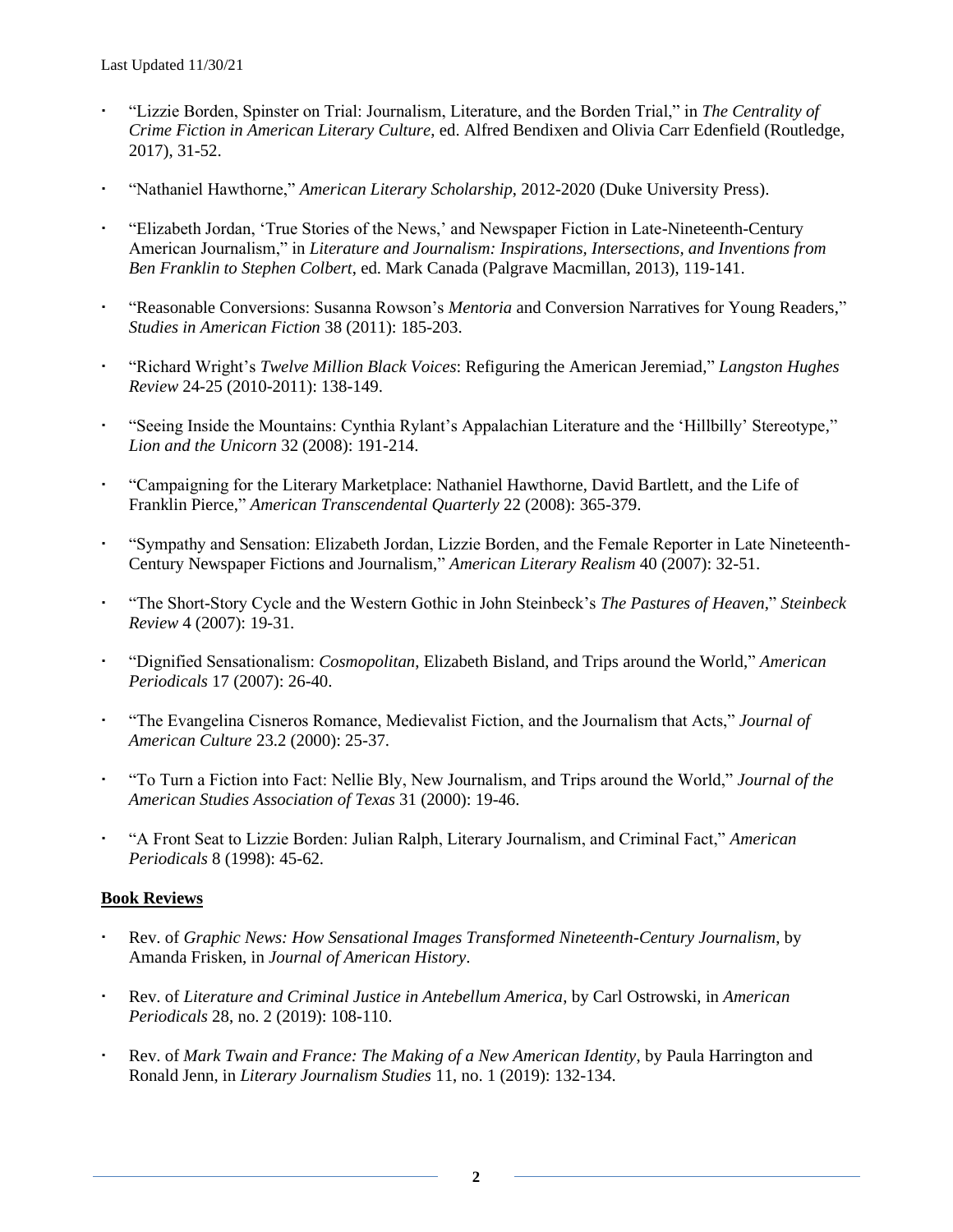- Rev. of *Covering America: A Narrative History of a Nation's Journalism*, by Christopher B. Daly, in *American Periodicals* 26, no. 2 (2016): 227-231.
- Rev. of *Journalism and the Novel: Truth and Fiction, 1700-2000*, by Doug Underwood, in *American Literary Realism* 47, no. 2 (2015): 185-187.
- Rev. of *The Fabrication of American Literature: Fraudulence and Antebellum Print Culture*, by Lara Langer Cohen, in *African American Review* 46, no. 2-3 (Summer/Fall 2013): 542-544.
- Rev. of *Playing Smart: New York Women Writers and Modern Magazine Culture*, by Catherine Keyser and *Out on Assignment: Newspaper Women and the Making of Modern Public Space*, by Alice Fahs, in *Legacy* 30, no. 1 (2013): 209-213.
- Rev. of *Literature and Journalism in Antebellum America*, by Mark Canada, in *Literary Journalism Studies* 4, no. 1 (2012): 134-136.
- Rev. of *Children's Literature: A Reader's History, from Aesop to Harry Potter*, by Seth Lerer, in *Teacher's College Record*, October 13, 2008.

#### **Reference Works**

- "The New Woman," for *Dictionary of American History: America in the World, 1776 to the Present*, ed. Edward J. Blum (Charles Scribner's Sons, 2016), 749-750.
- "Charles Dana," in *Antebellum Writers in New York*, ed. Kent Ljungquist (Detroit: Bruccoli Clark Layman, 2002), 125-130.

## **EDITORIAL EXPERIENCE**

 Co-editor, *American Periodicals*, 2010-2015, 2020-current (Research Association for American Periodicals and Ohio State University Press)

## **SELECTED PRESENTATIONS**

- "We Have Always Lived in the Castle, Lizzie and Emma Borden, and the Specter of Murderous New England Maidens," American Literature Association (San Francisco, May 2018).
- Session Organizer and Chair, "Paper Publics: American Women Readers, Writers, and Periodical Culture," Modern Language Association (Austin, January 2016).
- Panel Chair, "Recovery and the Periodical Archive," Society for the Study of American Women Writers" (Philadelphia, November 2015).
- "Deflecting the Hatchet's Blow: Female Criminality and the Compassionate Construction of Lizzie Borden in 1890s Fiction and Journalism," Society for the Study of American Women Writers (Denver, October 2012).
- "Elizabeth Jordan, 'True Stories of the News,' and Newspaper Fiction in Late-Nineteenth-Century American Journalism," American Literature Association (San Francisco, May 2012).
- "Teaching Charles Chesnutt in an Antebellum Context: 'The Passing of Grandison,' *Uncle Tom's Cabin*, and the Plantation Tradition," American Literature Association (San Francisco, 2010).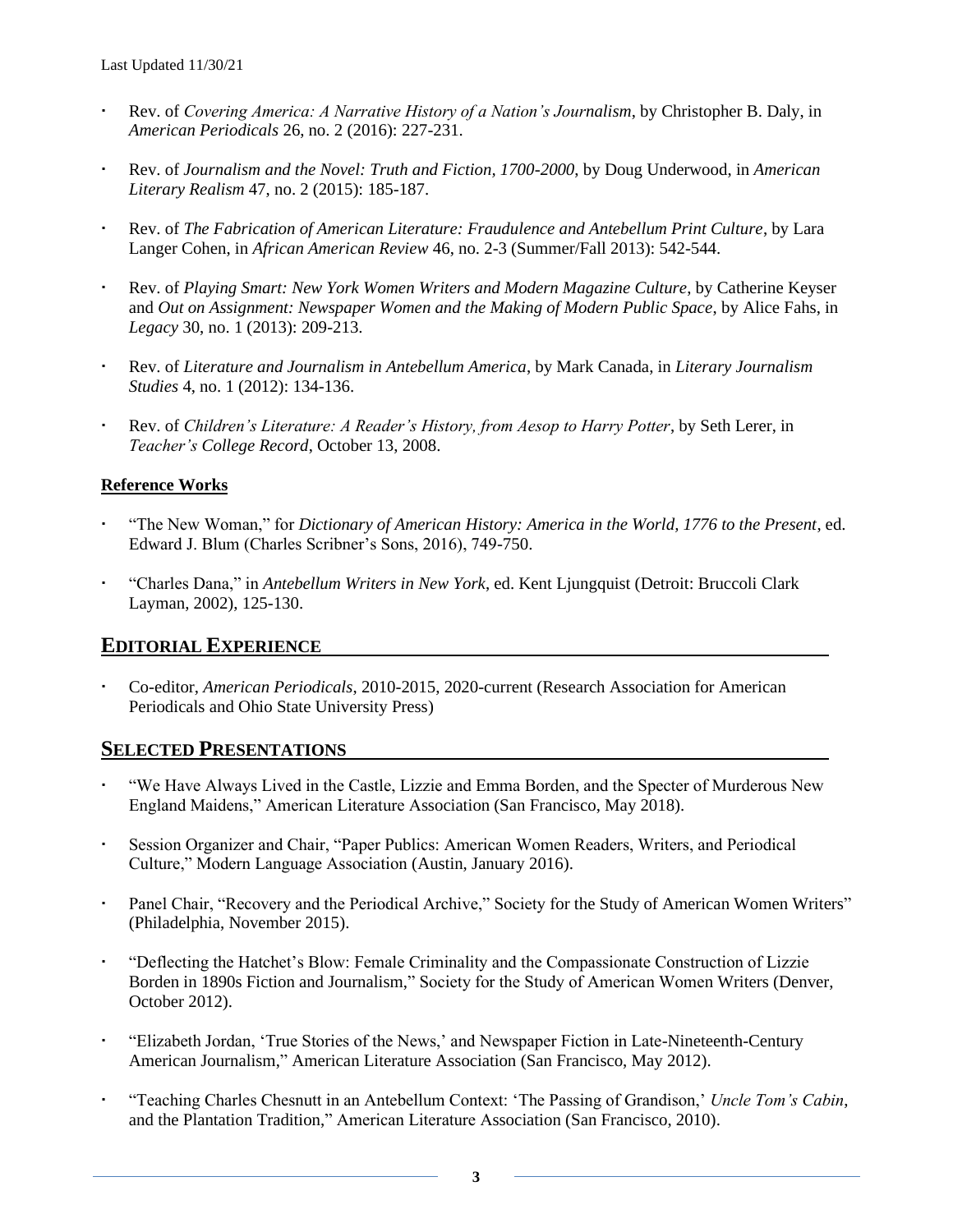- "Making Sympathy Visible: Fanny Fern, Newspaper Journalism, and the Public Stage," Society for the Study of American Women Writers (Philadelphia, October 2009).
- "Searching for Childhood: Using Early American Imprints to Teach the History of American Children's Literature," American Literature Association (Boston, May 2009).
- "Margaret in the Marketplace: Fuller's Prison Articles, Sentimentalism, and the Profession of Journalism," American Literature Association (Boston, May 2007).
- "Suffer the Little Children: *Uncle Tom's Cabin* and the Ideology of Little Eva in Nineteenth-Century America," International Conference of the Children's Literature Association (Manhattan Beach, CA, June 2006).
- "Sensation and Sympathy: Elizabeth Jordan, Lizzie Borden, and the Female Reporter in Late Nineteenth-Century Newspaper Fictions," American Literature Association (San Francisco, May 2006).
- "Unsettling the American Pastoral in John Steinbeck's *The Pastures of Heaven*," American Literature Association (Boston, May 2005).
- "Narrating the Iraq War: Jessica Lynch and Journalistic Standards," Popular/American Culture Association (San Diego, March 2005).
- "Travels to the Deep-Soul South: Documentary Travel Writing and Psycho-Social Questing in *Let Us Now Praise Famous Men*," International Society for Travel Writing (Milwaukee, October 2004).
- "Redemption on the Mountain: Cynthia Rylant's Appalachian Literature and the 'Hillbilly' Stereotype." Popular/American Culture Association, San Antonio (March 2004).
- "Richard Wright's *Twelve Million Black Voices*: Refiguring the American Jeremiad," Society for the Study of Multi-Ethnic Literatures of the United States (San Antonio, March 2004).
- "Moons and Balloons: Edgar Allan Poe, Literary Hoaxes, and Nineteenth-Century Journalism," Modern Language Association, (New Orleans, December 2001).
- "Selling Saint Joan: Mark Twain and Medievalism in the 1890s Literary Marketplace," Modern Language Association (Washington, D.C., December 2000).
- "The Captive Cuban: Evangelina Cisneros, the *New York Journal*, and Medievalist Captivity Narratives," Southwest/Texas Popular/American Culture Association (Albuquerque, February 2000).
- "'Dignified Sensationalism': Elizabeth Bisland, *Cosmopolitan*, and Trips around the World," International Society for Travel Writing (Philadelphia, November 1999).
- "Marketing the Traveling Feat: Nellie Bly, Jules Verne, and Trips around the World," International Society for Travel Writing (Minneapolis, November 1997).
- "Julian Ralph, Lizzie Borden, and the Construction of Criminal Facts," Midwest Modern Language Association (Chicago, October 1997).
- "Campaigning for the Literary Marketplace: Nathaniel Hawthorne, David Bartlett, and the Life of Franklin Pierce," American Literature Association (Baltimore, May 1997).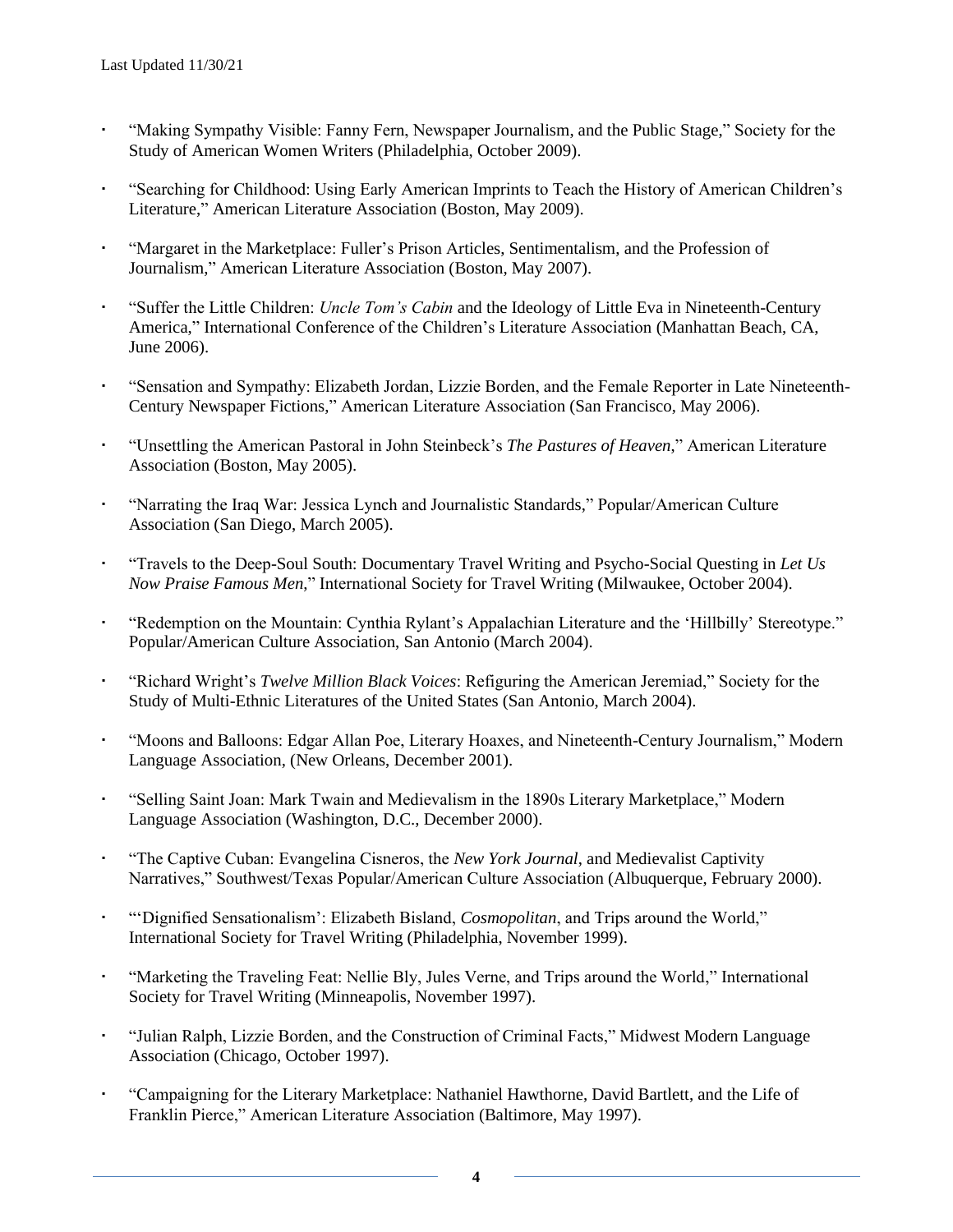## **AWARDS**

- Teaching Excellence Award, Texas A&M University System, Spring 2010. Student-nominated award honoring excellence in teaching within the A&M University System.
- Paul W. Barrus Distinguished Faculty Award for Teaching. University-wide award for excellence in teaching and commitment to students, 2008.

### **SELECTED PROFESSIONAL SERVICE**

- Consultant, "Chat with Editors," Council of Editors of Learned Journals, MLA Convention, January 2021.
- Visiting Lecturer and Session Leader, "City of Print 2020." National Endowment for the Humanities (NEH) Summer Institute for College and University Teachers, CUNY, 2020.
- Visiting Lecturer and Session Leader, "City of Print: New York and the Periodical Press," National Endowment for the Humanities (NEH) Summer Institute for College and University Teachers, CUNY, 2015
- Advisory Board, Research Society for American Periodicals, 2009-2012
- Editorial Board, *American Periodicals*, 2007-2010
- Book manuscript reviews for Oxford University Press, Kent State University Press, University of Massachusetts Press, Bloomsbury Press, SUNY Press, Southern Illinois University Press
- Article manuscript reviews for *PMLA*, *American Journalism*, *Nineteenth-Century Gender Studies*, *Renascence*, *Literature of the Early American Republic*, *American Periodicals*
- Tenure and promotion review for University of North Carolina, Charlotte, 2018
- Award selection committee, EBSCO/RSAP Book Prize, 2013, 2015, 2019
- Selection committee, Antonette Willa Skupa Turner Scholarship, Willa Cather Foundation, 2013-2020

## **SELECTED UNIVERSITY SERVICE**

- Doctoral Coordinator, Department of Literature and Languages, 2016-present
- Assistant Department Head, Department of Literature and Languages, 2017-present
- Doctoral program reviewer for Department of Higher Education and Learning Technologies, 2017
- Faculty Advisor, Secret Drawer Society, 2017-2020
- CHSSA Scholarship Committee, 2017-2020
- Freshman Signature Course Selection Committee, 2018-2020